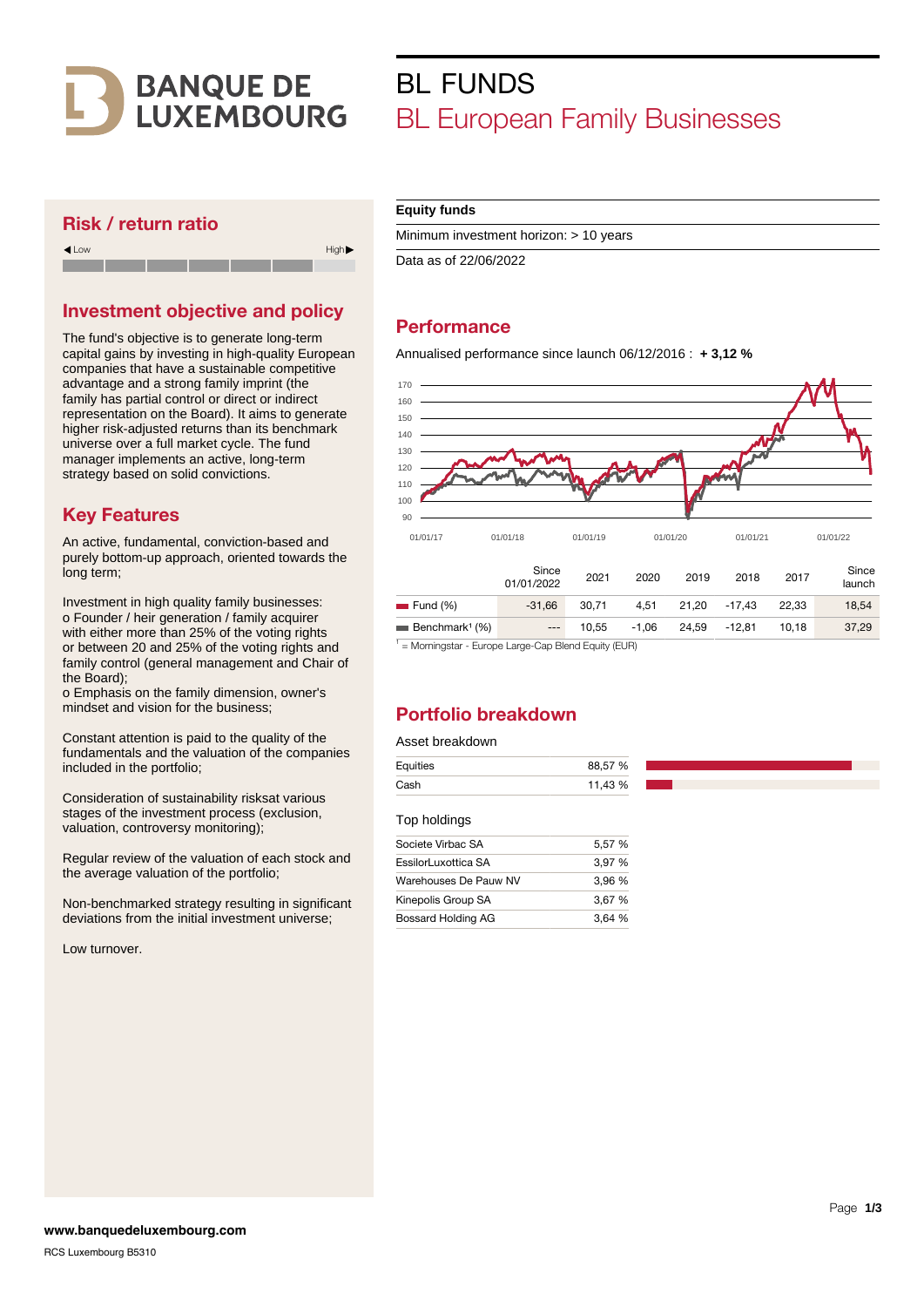

# BL FUNDS BL European Family Businesses

## Key Features

### Management company

BLI - Banque de Luxembourg Investments S.A.

#### Countries of registration

AT, BE, CH, DE, DK, ES, FI, FR, GB, IT, LU, NL, NO, PT, SE, SG

### NAV publications

www.blfunds.com, www.bli.lu, Fundinfo.com, De Tijd, L'Echo, Luxemburger Wort

## Fund information

| Launch date            | 06/12/2016         |
|------------------------|--------------------|
| Currency               | FUR                |
| Net assets (Mio)       | EUR 114.50         |
| NAV calculation        | Every business day |
| NAV (22/06/2022)       | EUR 118.54         |
| <b>Ongoing Charges</b> | 1.53 %             |

| Last updated          | 25/06/2022   |
|-----------------------|--------------|
| Management fee        | 1,25 %       |
| Subscription fee max. | 5.00 %       |
| Redemption fee        | 0.00%        |
| <b>ISIN CAP</b>       | LU1305479153 |
|                       |              |